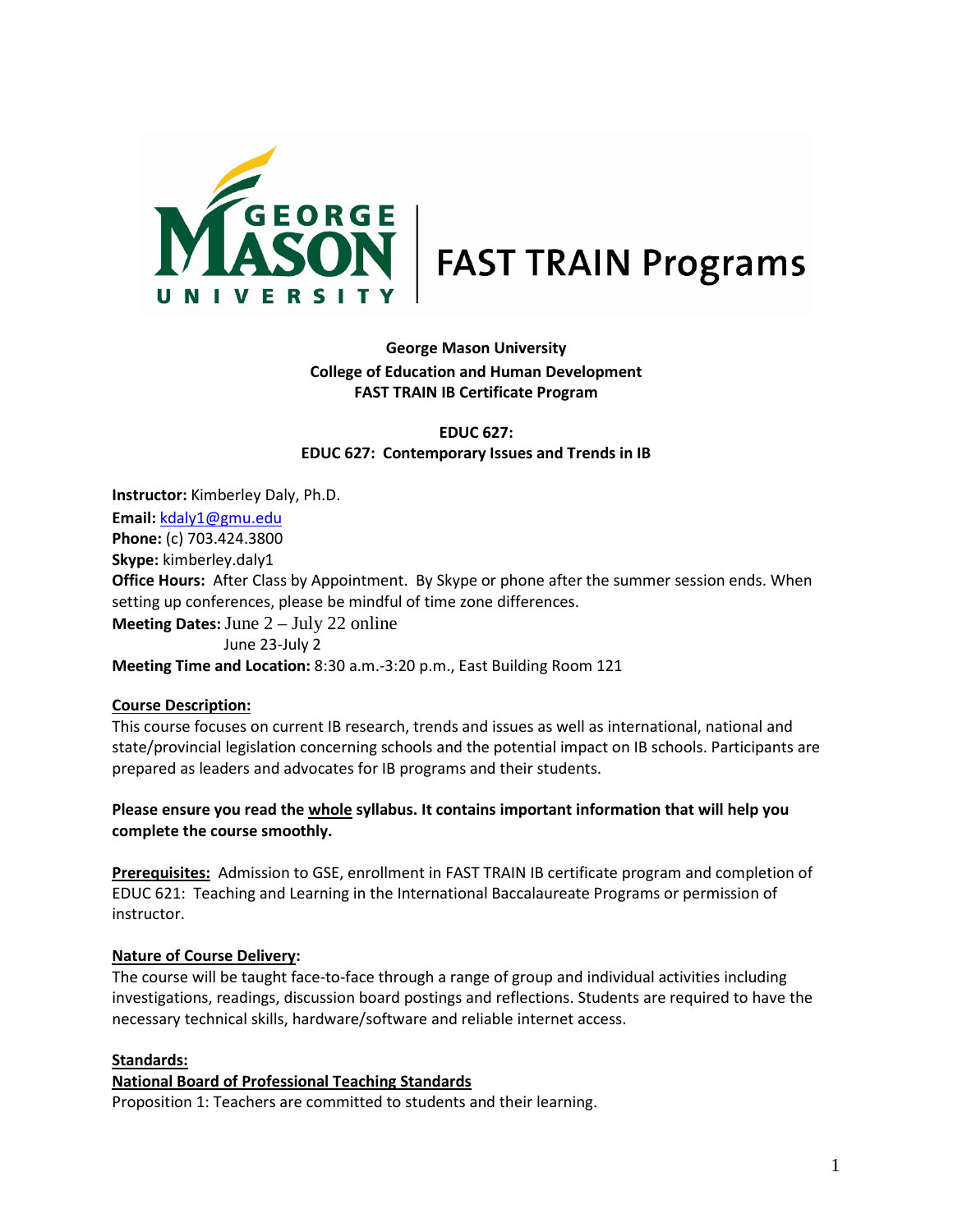Proposition 2: Teachers know the subjects they teach and how to teach those subjects.

Proposition 3: Teachers are responsible for managing and monitoring student learning.

Proposition 4: Teachers think systematically about their practice and learn from experience. Proposition 5: Teachers are members of learning communities

ASTL 6: Teachers attend to the needs of culturally, linguistically and cognitively diverse learners.

ASTL 7: Teachers are change agents, teacher leaders, and partners with colleagues and families.

## **Area of Inquiry 1: Curriculum Processes**

- A. What is international education and how does the IBO's mission and philosophy support it?
- A. What is the context in which your IB school exists? What political, social and legislative forces affect the delivery of the program?
- A. How are the aims of the IB program congruent with national philosophy in your context? How are they different?
- B. In what ways does your program support intercultural awareness and the development of cultural identity? International mindedness?
- B. In what ways does your program come into conflict with local norms, values and beliefs? How is that addressed?

## **Area of Inquiry 4: Professional Learning**

- N. What is reflective practice and how does it support program implementation and enhance practice?
- N. How does your setting promote a Community of Learners?
- O. What is the role of collaborative working practice in supporting program learning outcomes?
- O. In what ways to political, social and legislative matters affect building a community of professional practice?
- P. In what ways is technology supporting your Community of Learners?
- P. How have you used technology to extend your learning community?
- P. How do we determine the effectiveness of our learning community?

#### **Technology (ISTE):**

IV. Teachers use technology to enhance their productivity and professional practice.

#### **Learner Outcomes:**

This course is designed to enable students to:

a. gain knowledge of historical, political and theoretical perspectives as well as major current trends and issues in international education and how they related to current IB education professional roles and programs.

b. examine the role of federal and state-provincial legislation and policy on education programs and services for children and their families.

c. examine the purpose of advocacy and the role of local, state-provincial, national and international organizations.

d. discuss the intersection of equity and excellence.

e. synthesize the implications of current trends and issues within the context of historical, political and theoretical perspectives in international education.

f. possess the knowledge and skills to communicate effectively on behalf of international education and IB programs.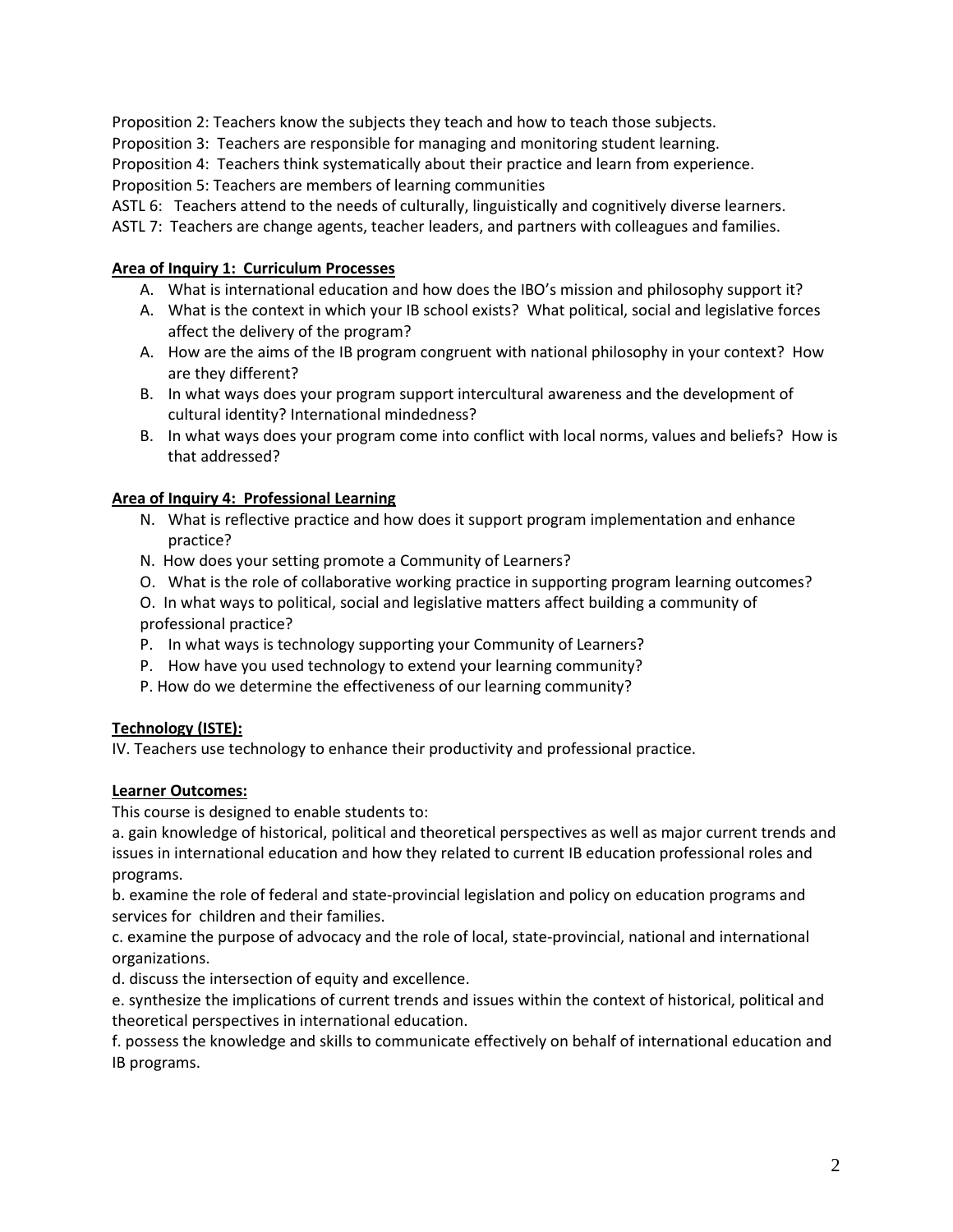## **Standards and Outcomes Table:**

| <b>Outcomes</b> | <b>NBPTS/ASTL</b> | ΙB        | <b>Technology</b> |
|-----------------|-------------------|-----------|-------------------|
| $\mathsf{m}$    | 1, 5, 7           | a,b,n,o   |                   |
| D               | 1, 5, 7           | a,b,n,o   |                   |
|                 | 5,6,7             | a,b,o,p   |                   |
|                 | 1,6               | a,b       |                   |
|                 | 1,4               | a,b       |                   |
|                 | 1, 5, .           | a,b,n,o,p |                   |

## **Required text:**

Hayden, M., Levy, J., and J. Thompson. Eds. (2007). *The SAGE Handbook of Research in International Education*. London: SAGE

Additional readings will be drawn from contemporary journals as well as published research on international education and International Baccalaureate programs.

## **Technology Resources:**

- All students are required to have access to a computer with Internet access and a current GMU email account.
- All students will be enrolled in the online Curriculum Center through the International Baccalaureate Organization.
- All students will have an online copy of the complete IB Teacher Award Standards, Level 1.

#### **Relevant Websites:**

- International Baccalaureate Organization, [http://www.ibo.org](http://www.ibo.org/)
- Practitioner Research as Staff Development[, http://www.aelweb.vcu.edu](http://www.aelweb.vcu.edu/)
- American Psychological Association[, http://www.apa.org](http://www.apa.org/)

# **GMU Policies and Resources for Students:**

- Students must adhere to the guidelines of the George Mason University Honor Code [Se[ehttp://oai.gmu.edu/honor-code/\]](http://oai.gmu.edu/honor-code). The principle of academic integrity is taken very seriously and violations are treated as such. *Violations of the honor code* include: copying a paper or part of the paper from another student (current or past); reusing work that you've already submitted for another class (unless express permission has been granted by your current professor **before**  you submit the work); copying the words of an author from a textbook or any printed source (including the Internet) or closely paraphrasing without providing a citation to credit the author. For examples of what should be cited, please refer to: <https://owl.english.purdue.edu/owl/resource/589/02/>
- Students may also not "reuse" fieldwork hours. Each placement must have 20 documented hours that are solely for each course that you are in; you may be at the same site, but the same hours may not be counted towards the same course.
- Students must follow the university policy for Responsible Use of Computing [See [http://universitypolicy.gmu.edu/policies/responsible-use-of-computing/\].](http://universitypolicy.gmu.edu/1301gen.html)
- [Students are responsible for the content of university communications sent to their George](http://universitypolicy.gmu.edu/1301gen.html)  [Mason University email account and are required](http://universitypolicy.gmu.edu/1301gen.html) to activate their account and check it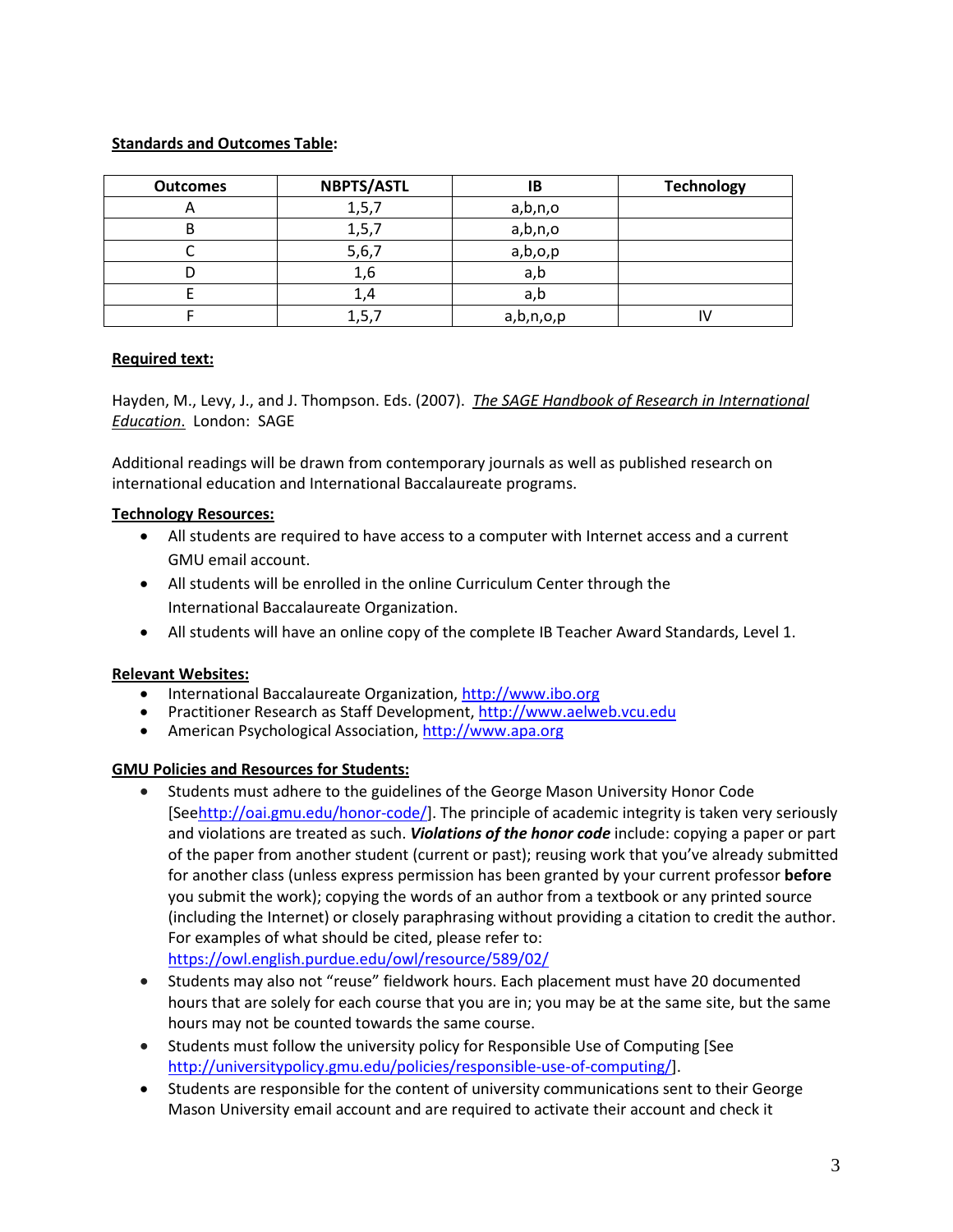[regularly. All communication from the university, college, school, and program will be sent to](http://universitypolicy.gmu.edu/1301gen.html)  [students solely through their Mason email account.](http://universitypolicy.gmu.edu/1301gen.html)

- The George Mason University Counseling and Psychological Services (CAPS) staff consists of [professional counseling and clinical psychologists, social workers, and counselors who offer a](http://universitypolicy.gmu.edu/1301gen.html)  [wide range of services \(e.g., individual and group counseling, workshops and](http://universitypolicy.gmu.edu/1301gen.html) outreach [programs\) to enhance students' personal experience and academic performance](http://universitypolicy.gmu.edu/1301gen.html)  [\[See](http://universitypolicy.gmu.edu/1301gen.html) [http://caps.gmu.edu/\]](http://universitypolicy.gmu.edu/1301gen.html).
- Students with disabilities who seek accommodations in a course must be registered with the George Mason University Office of Disability Services (ODS) and inform their instructor, in writing, at the beginning of the semester [See [http://ods.gmu.edu/\]](http://ods.gmu.edu/).
- Students must follow the university policy stating that all sound emitting devices shall be turned off during class unless otherwise authorized by the instructor.
- The George Mason University Writing Center staff provides a variety of resources and services (e.g., tutoring, workshops, writing guides, handbooks) intended to support students as they work to construct and share knowledge through writing [See [http://writingcenter.gmu.edu/\]](http://writingcenter.gmu.edu/).
- FAST TRAIN students are expected to attend *all* class period of courses for which they register. Class participation is a factor in grading; instructors may use class absence, absence of postings, tardiness in posting or attendance, or cursory postings as de facto evidence of nonparticipation and as a result lower the grade as stated in the course syllabus (Mason Catalog). Any unexcused absences will result in a 25 percent deduction in your participation grade.

## **Professional Dispositions**:

Students are expected to exhibit professional behaviors and dispositions at all times.

#### **Core Values Commitment**:

The College of Education & Human Development is committed to collaboration, ethical leadership, innovation, research-based practice, and social justice. Students are expected to adhere to these principles. <http://cehd.gmu.edu/values/>

#### **Grading Policy:**

At George Mason University course work is measured in terms of quantity and quality. A credit normally represents one hour per week of lecture or recitation or not fewer than two hours per week of laboratory work throughout a semester. The number of credits is a measure of quantity. The grade is a measure of quality. The university-wide system for grading graduate courses is as follows:

| Grade          | <b>GRADING</b> | <b>Grade Points</b> | <b>Interpretation</b>                                                         |
|----------------|----------------|---------------------|-------------------------------------------------------------------------------|
| $A+$           | $=100$         | 4.00                |                                                                               |
| $\overline{A}$ | 94-99          | 4.00                | Represents mastery of the subject through effort beyond basic<br>requirements |
| $A -$          | $90 - 93$      | 3.67                |                                                                               |
| $B+$           | 85-89          | 3.33                | Reflects an understanding of and the ability to apply                         |
| B              | 80-84          | 3.00                | theories and principles at a basic level                                      |
| $C^*$          | 70-79          | 2.00                | Denotes an unacceptable level of understanding and application of the         |
| $F*$           | < 69           | 0.00                | basic elements of the course                                                  |

*Note: "C" is not satisfactory for a licensure course. "F" does not meet requirements of the Graduate School of Education.*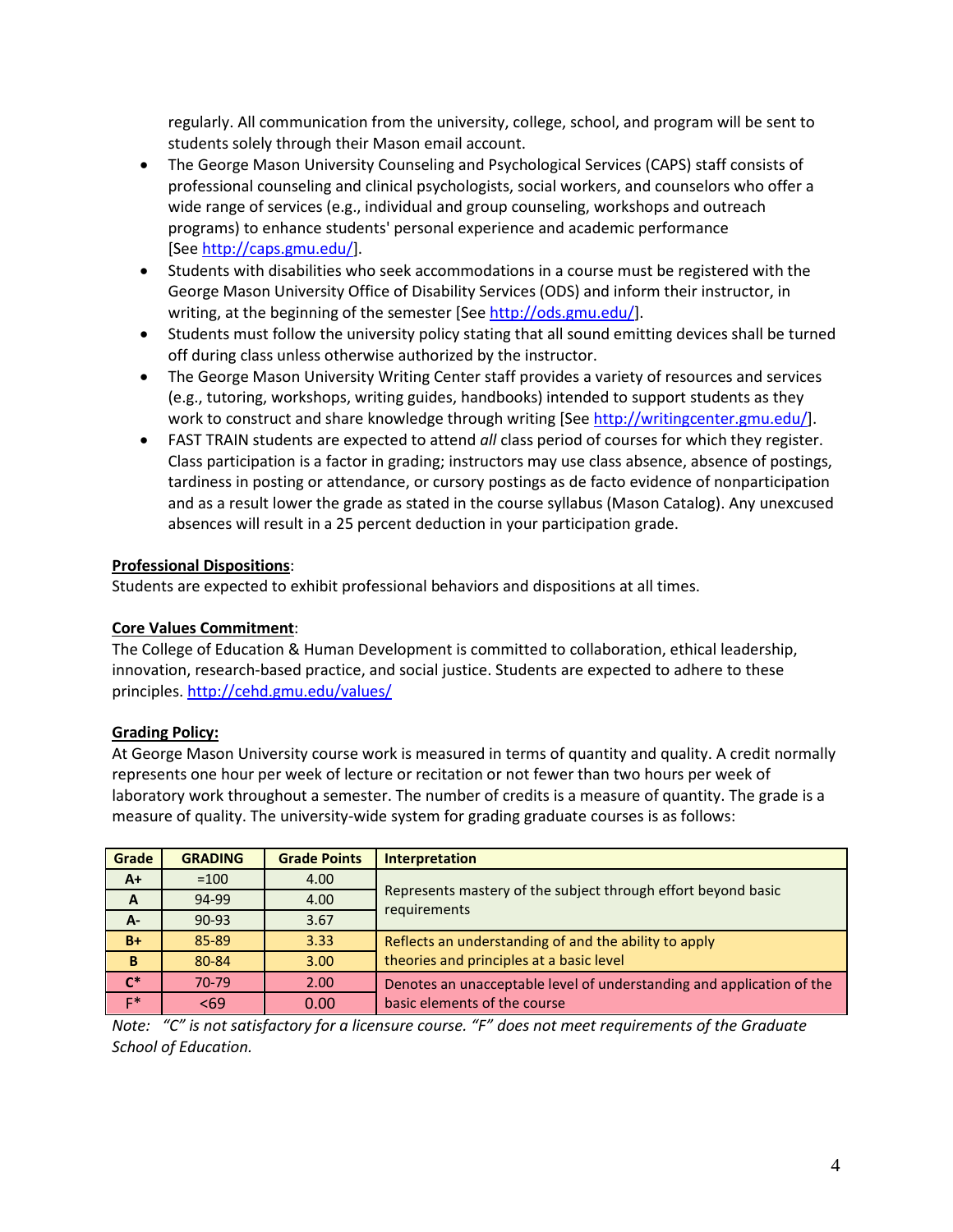### **Incomplete (IN):**

This grade may be given to students who are in good standing, but who may be unable to complete scheduled course work for a cause beyond reasonable control. The student must then complete all the requirements by the end of the ninth week of the next semester, not including summer term, and the instructor must turn in the final grade by the end of the 10th week. Unless an explicit written extension is filed with the Registrar's Office by the faculty deadline, the grade of IN is changed by the registrar to an F (Mason catalog). Faculty may grant an incomplete with a contract developed by the student with a reasonable time to complete the course at the discretion of the faculty member. The faculty member does not need to allow up to the following semester for the student to complete the course. A copy of the contract will be kept on file in the FAST TRAIN office.

## **PBA's:**

All courses in the Certificate Program in Advanced IB Studies will have a required Performance Based Assessment. The required PBA for this course is an in-depth paper, also known as the **Journal Manuscript**. This assignment must be posted to Task Stream, where it will be reviewed and scored. Please see the FAST TRAIN website: [http://fasttrain.gmu.edu/assets/docs/fast\\_train/IB-Archive.pdf](http://fasttrain.gmu.edu/assets/docs/fast_train/IB-Archive.pdf) for more guidelines about the anthology.

Every student registered for any Certificate in IB Teaching and Learning course with a required performance-based assessment (will be designated as such in the syllabus) is required to submit this assessment to Task Stream (regardless of whether a course is an elective, a onetime course or part of an undergraduate minor.) Evaluation of your performance-based assessment will also be provided using Task Stream. Failure to submit the assessment to Task Stream will result in the course instructor reporting the course grade as Incomplete (IN). Unless this grade is changed upon completion of the required Task Stream submission, the IN will convert to an F nine weeks into the following semester.

## **GMU E-mail & Web Policy:**

Mason uses electronic mail (**[www.gmu.edu/email](http://www.gmu.edu/email)**) to provide official information to students. Examples include notices from the library, notices about academic standing, financial aid information, class materials, assignments, questions, and instructor feedback. Students are responsible for the content of university communication sent to their Mason e-mail account and are required to activate that account and check it regularly (Mason catalog). All communication sent for this course will be sent to your Mason email account. I will respond to emails as soon as I can, but usually within 24 hours.

#### **Course Withdrawal with Dean Approval:**

For graduate and non-degree students, withdrawal after the last day for dropping a course requires approval by the student's academic dean, and is permitted only for nonacademic reasons that prevent course completion (Mason catalog). *Students must contact an academic advisor* in FAST TRAIN to withdraw after the deadline. There is no guarantee that such withdraws will be permitted.

## **Task Stream:**

Every student registered for any FAST TRAIN course with a required performance-based assessment (will be designated as such in the syllabus) is required to submit this assessment to Task Stream (regardless of whether a course is an elective, a one-time course or part of an undergraduate minor). Evaluation of your performance-based assessment will also be provided using Task Stream. Failure to submit the assessment to Task Stream will result in the course instructor reporting the course grade as Incomplete (IN). Unless this grade is changed upon completion of the required Task Stream submission, the IN will convert to an F nine weeks into the following semester.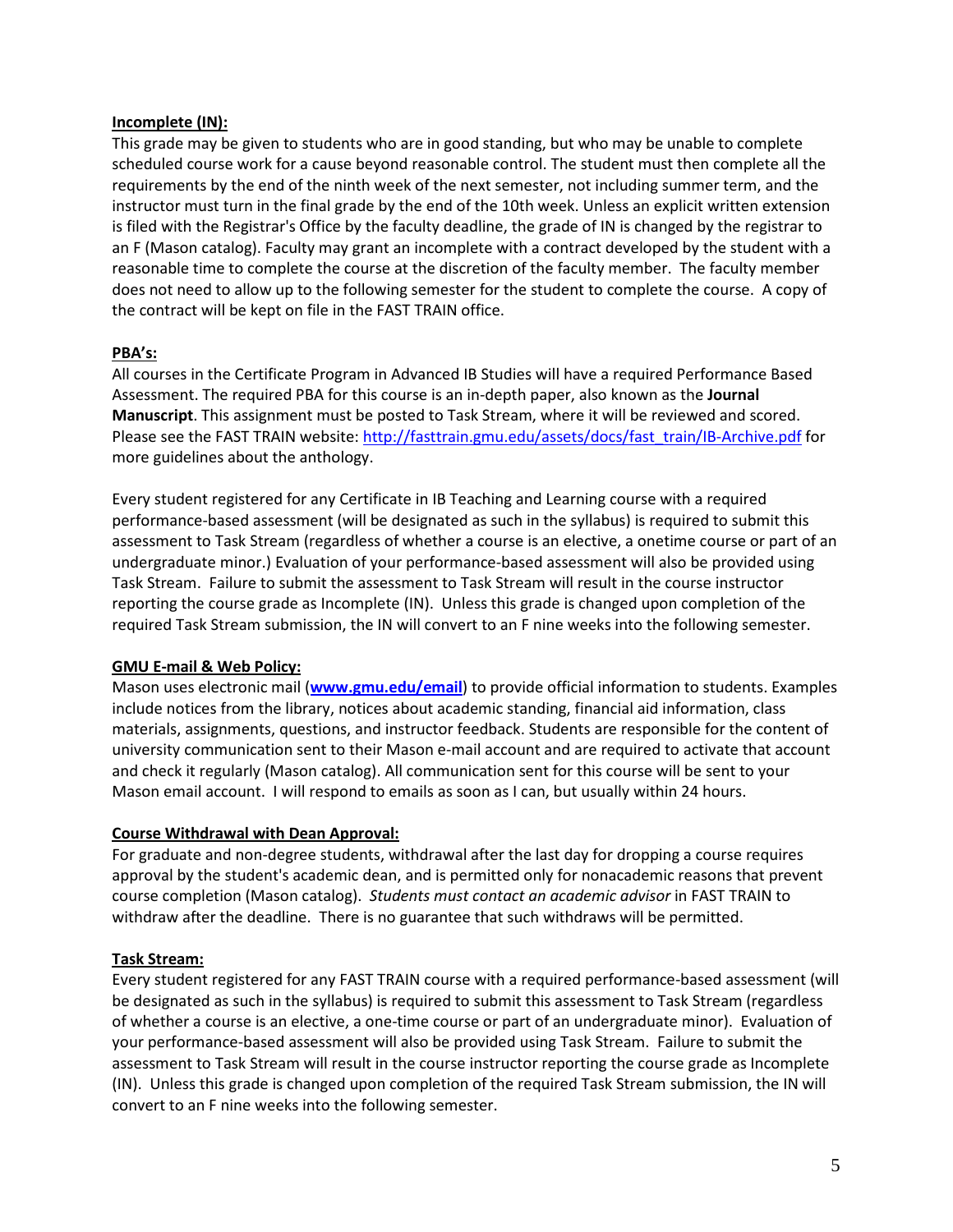## **Late Work/Submissions:**

At the graduate level all work is expected to be of high quality and submitted on the dates due. *Work submitted late will be reduced one letter grade for every day of delay.*Because we live in uncertain times, if you have any extraordinary circumstances (*think* flood, earthquake, evacuation) that prevent you from submitting your work in a timely manner, it is your responsibility to contact the instructor as soon as possible after the circumstances occur and make arrangements to complete your work. *It is up to the discretion of the instructor to approve the late/makeup work.*

## **Course Requirements:**

All assignments should be turned in on the due date indicated in the schedule via Blackboard **except** for the Project Based Assessment (PBA). The PBA should be uploaded into **Task Stream.** All projects must be typed, in a legible 12-point font, with one-inch margins, and double-spaced. **All writing assignments should be submitted as Word documents so that comments could be put into the document.** Writing quality (including mechanics, organization, and content) is figured into the overall points for each writing assignment, so please proofread carefully. Late papers and projects will not be accepted without penalty, except for in extraordinary circumstances. I am happy to clarify and lend assistance on projects and assignments, but please contact me within a reasonable timeframe.

## **Assignments and Evaluation:**

| <b>Assignments and Evaluation overview</b> |        |                           |                          |  |
|--------------------------------------------|--------|---------------------------|--------------------------|--|
| <b>Assignment</b>                          | $%$ of | <b>Outcomes addressed</b> | Due date                 |  |
|                                            | final  |                           |                          |  |
|                                            | grade  |                           |                          |  |
| Attendance, preparation, and               | 15%    | a,b,c,d                   | <b>Cumulative grade</b>  |  |
| participation (including in class pairs an |        |                           |                          |  |
| individual work)                           |        |                           |                          |  |
| <b>Seminar Series Plan</b>                 | 15%    | a,b,c,d,e,f               | June 30, 2014            |  |
| <b>Policy Analysis</b>                     | 20%    | a,b,c,d,e,f               | <b>July 2, 2014</b>      |  |
| <b>Annotated Bibliography and Abstract</b> | 15%    | a,b,c,e                   | September 15, 2014       |  |
| Journal Manuscript (PBA*)                  | 35%    | a,b,c,d,e,f               | <b>November 15, 2014</b> |  |
| <b>Total</b>                               | 100%   |                           |                          |  |

\* **Performance Based Assessment-** Must be submitted on TaskStream where it will be marked and stored as part of your IB Archive.

#### **Seminar Series Plan**

*This project is to be designed in conjunction with the instructor and should be relevant to the educational role of the participants. It will be either a small group or individual assignment depending on class numbers and will be determined by the instructor.* Student will create a professional development or seminar series applicable for teachers or participants in the International Baccalaureate programme. The focus, scope, and sequence of the series should be negotiated with the instructor prior to starting the project. The series should focus upon how the envisioned program meets the learning needs of the intended community of participants, and it should address the following components: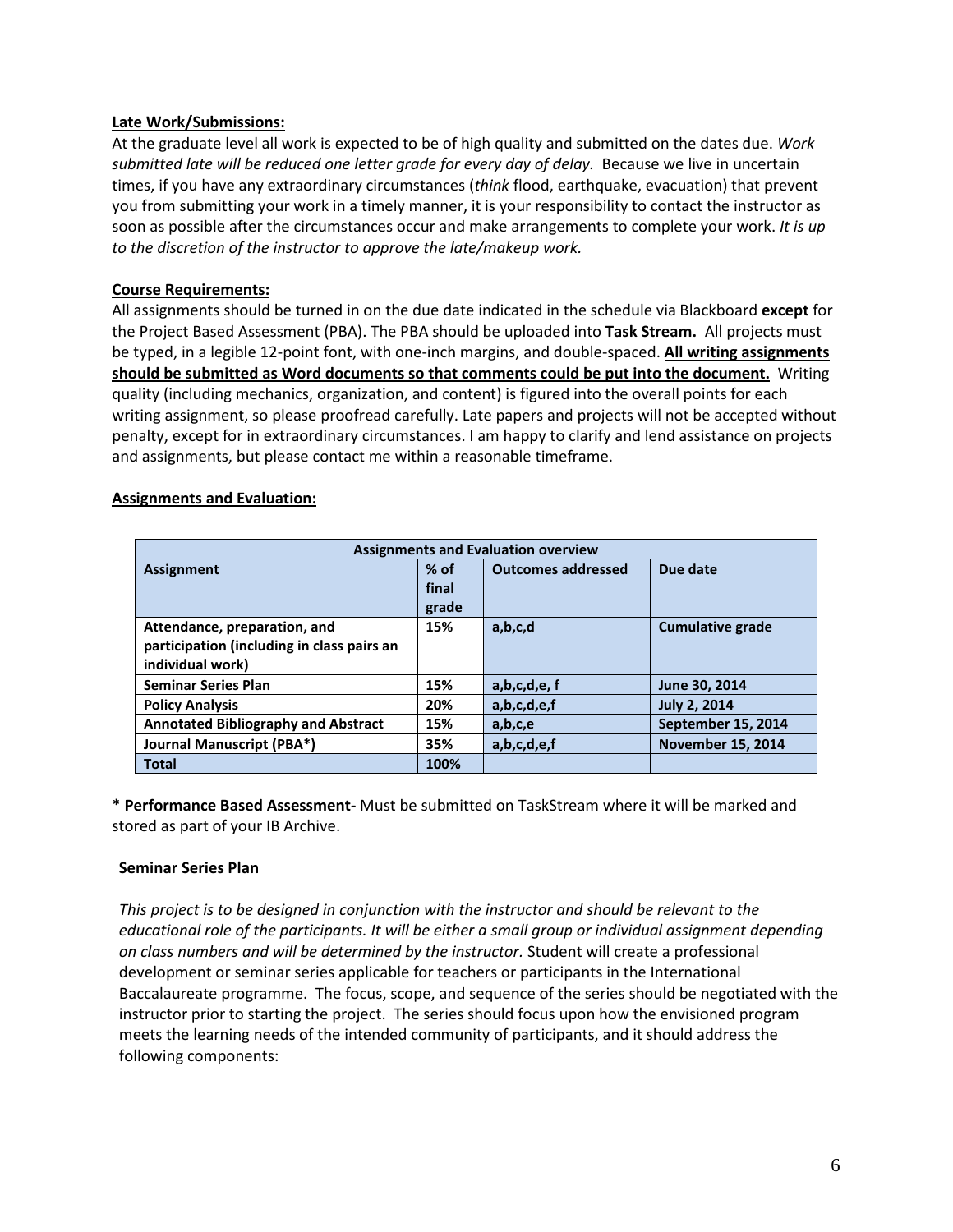- 1. Specify what audience (teachers, parents, students, etc.) is most likely to benefit from participating in the program
- 2. Specify the intended learning outcomes
- 3. Specify the learning activities and follow-up activities, and explain clearly how they will help participants achieve the intended outcomes
- 4. Specify how the program will be evaluated to determine
	- a. Participant perceptions of the relevance and usefulness of the program
	- b. Whether the program achieved the intended outcomes
- 5. Specify the resources necessary to support the learning activities, follow-up, and evaluation included in the plan
- 6. The seminar series plan will be presented in class.

|                     | Seminar Series Plan (15% of grade) |                         |                             |                            |
|---------------------|------------------------------------|-------------------------|-----------------------------|----------------------------|
|                     | <b>Exemplary</b>                   | <b>Proficient</b>       | <b>Partially proficient</b> | Not proficient             |
|                     |                                    |                         |                             |                            |
| Criteria:           |                                    | 2                       | 1                           | 0                          |
| <b>Series Plan</b>  | The project clearly,               | The project clearly     | The project somewhat        | The project does not       |
| <b>Subject</b>      | comprehensively and                | addresses the current   | addresses the current       | address the current trend  |
|                     | innovatively addresses             | trend or issue          | trend or issue identified   | or issue identified.       |
|                     | the current trend or issue         | identified.             |                             |                            |
|                     | identified.                        |                         |                             |                            |
|                     |                                    |                         |                             |                            |
| <b>IB Context</b>   | Plan shows sophisticated           | Plan shows some         | Plan shows limited          | Plan shows little          |
|                     | understanding of the IB            | understanding of the IB | understanding of the IB     | understanding of the IB    |
|                     | context.                           | context.                | context.                    | context.                   |
| Learning            | Learning outcomes and              | Learning outcomes and   | Learning outcomes and       | One or more of the         |
| <b>Outcomes and</b> | evaluation are clearly             | evaluation are defined  | activities are linked but   | required elements may be   |
| Evaluation          | defined in the series plan         | in the plan with some   | evaluation or another       | unclear of left out of the |
|                     | with clear links between           | links between the       | element may be less         | plan altogether.           |
|                     | the activities and the             | activities and the      | clear.                      |                            |
|                     | learning outcomes.                 | learning outcomes.      |                             |                            |
| Organization        | Work is very clearly               | Work is organized and   | Organization and errors     | Work is disorganized and   |
|                     | organized and very well-           | generally well-written. | detract from overall        | poorly written.            |
|                     | written with no                    |                         | quality.                    |                            |
|                     | significant errors.                |                         |                             |                            |
| <b>References</b>   | A range of academic                | Some academic           | Some academic               | Academic references are    |
|                     | references is used to very         | references are          | references are              | missing or incomplete.     |
|                     | good effect.                       | included.               | included.                   |                            |

#### **Policy Analysis**

Students will select a policy at district, regional ,or national level and analyze its impact on IB programmes, professional roles, and student learning. This assignment will be done individually and is meant for students to critically assess how policy impacts programs, students, teachers, and/or organizations. Students are encouraged to seek out sources from various parts of the world and publications if relevant. The paper should be three to five pages in APA format. The policy analysis will be presented the last day of class.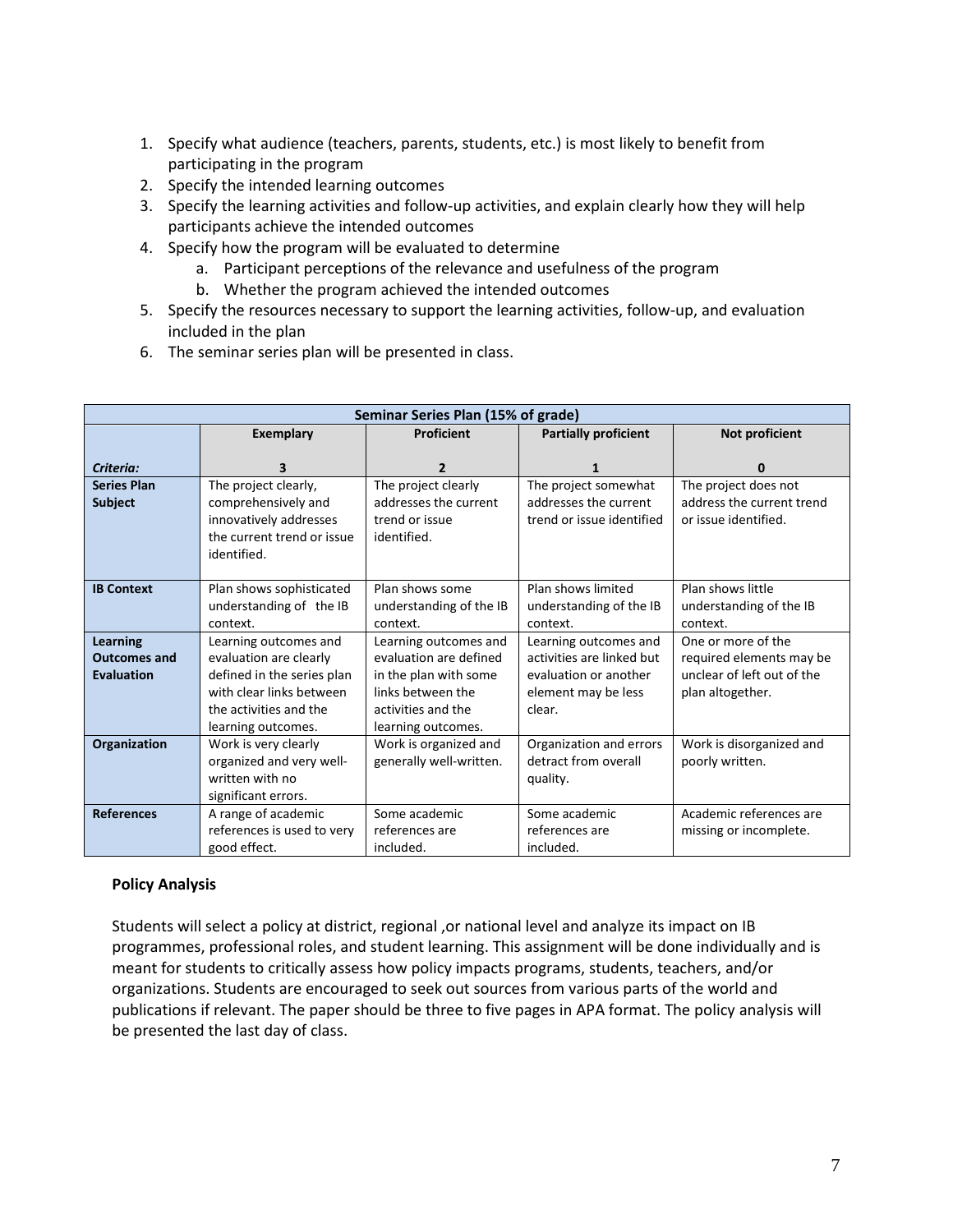|                    |                                             | <b>Policy Analysis (20% of grade)</b> |                                            |                                                       |
|--------------------|---------------------------------------------|---------------------------------------|--------------------------------------------|-------------------------------------------------------|
|                    | <b>Exemplary</b>                            | Proficient                            | <b>Partially proficient</b>                | Not proficient                                        |
|                    |                                             |                                       |                                            |                                                       |
| Criteria:          | 4                                           | 3<br>Provides clear overview          | 2<br>Provides basic overview               | 1                                                     |
| <b>Description</b> | Provides very clear,<br>concise overview of | of selected policy.                   | of selected policy.                        | Overview of selected policy<br>is minimal or missing. |
|                    | selected policy.                            |                                       |                                            |                                                       |
| <b>Analysis</b>    | Provides extensive,                         | Provides analysis, in                 | Provides unclear or                        | Provides insubstantial                                |
|                    | detailed analysis of                        | some detail, of impact                | incomplete analysis of                     | analysis of impact on IB                              |
|                    | impact on IB                                | on IB programmes,                     | impact on IB                               | programmes, professional                              |
|                    | programmes,                                 | professional roles and                | programmes,                                | roles and student learning.                           |
|                    | professional roles and                      | student learning.                     | professional roles and                     | Shows little understanding                            |
|                    | student learning.                           | Shows sound                           | student learning.                          | of either the policy or the IB                        |
|                    | Shows in-depth                              | understanding of both                 | Shows basic                                | context.                                              |
|                    | understanding of both                       | the policy and the IB                 | understanding of both                      |                                                       |
|                    | the policy and the IB                       | context.                              | the policy and the IB                      |                                                       |
|                    | context.                                    |                                       | context.                                   |                                                       |
|                    |                                             |                                       |                                            |                                                       |
| <b>Connections</b> | Is perceptive in                            | Identifies implications               | Identifies some                            | Makes no substantial                                  |
|                    | identifying implications                    | for own school and                    | implications for own                       | connections between policy                            |
|                    | for own school and                          | classroom, making                     | school and classroom,                      | and practice                                          |
|                    | classroom, making<br>several specific       | some specific<br>connections between  | although connections<br>between policy and |                                                       |
|                    | connections between                         | policy and practice.                  | practice are superficial.                  |                                                       |
|                    | policy and practice.                        |                                       |                                            |                                                       |
| <b>Reflection</b>  | Provides extensive,                         | Provides thoughtful                   | Provides some                              | Provides no critical                                  |
|                    | thoughtful reflection on                    | reflection on own                     | reflection on own                          | reflection.                                           |
|                    | own reaction to policy                      | reaction to policy and                | reaction to policy but                     |                                                       |
|                    | and identifies and                          | identifies potential                  | does not identify                          |                                                       |
|                    | examines potential                          | biases.                               | potential biases.                          |                                                       |
|                    | biases.                                     |                                       |                                            |                                                       |
| <b>Overall</b>     | Very clearly organized                      | Clearly organized and                 | Organization and errors                    | Disorganized and poorly                               |
|                    | and very well-written                       | well-written with few                 | detract from overall                       | written.                                              |
|                    | with no significant errors.                 | errors.                               | quality of writing.                        | Academic references are                               |
|                    | A range of academic                         | Academic references                   | Some academic                              | missing or incomplete.                                |
|                    | references used                             | used effectively to                   | references are                             |                                                       |
|                    | effectively to support                      | support analysis.                     | included.                                  |                                                       |
|                    | analysis.                                   |                                       |                                            |                                                       |

## **Annotated Bibliography and Abstract**

This assignment is connected to the PBA and should be done with this assignment in mind. It is designed to get students thinking in the direction of the PBA and allow instructor feedback prior to the final PBA due date. Students should select a topic of relevance around a current trend or issue in IB schools. As students research that topic, they should construct an annotated bibliography of at least eight sources related to that topic. Sources should be from a variety of scholarly sources in relation to nationality of author, time, and journal and all should be listed with a correct APA citation and brief annotation (one to two paragraphs) explaining the content of the source and the source's connection to the journal manuscript. In addition, students should construct and write an abstract of no more than 200 words describing the content of the journal manuscript. It is suggested that students review abstracts of journal articles for models.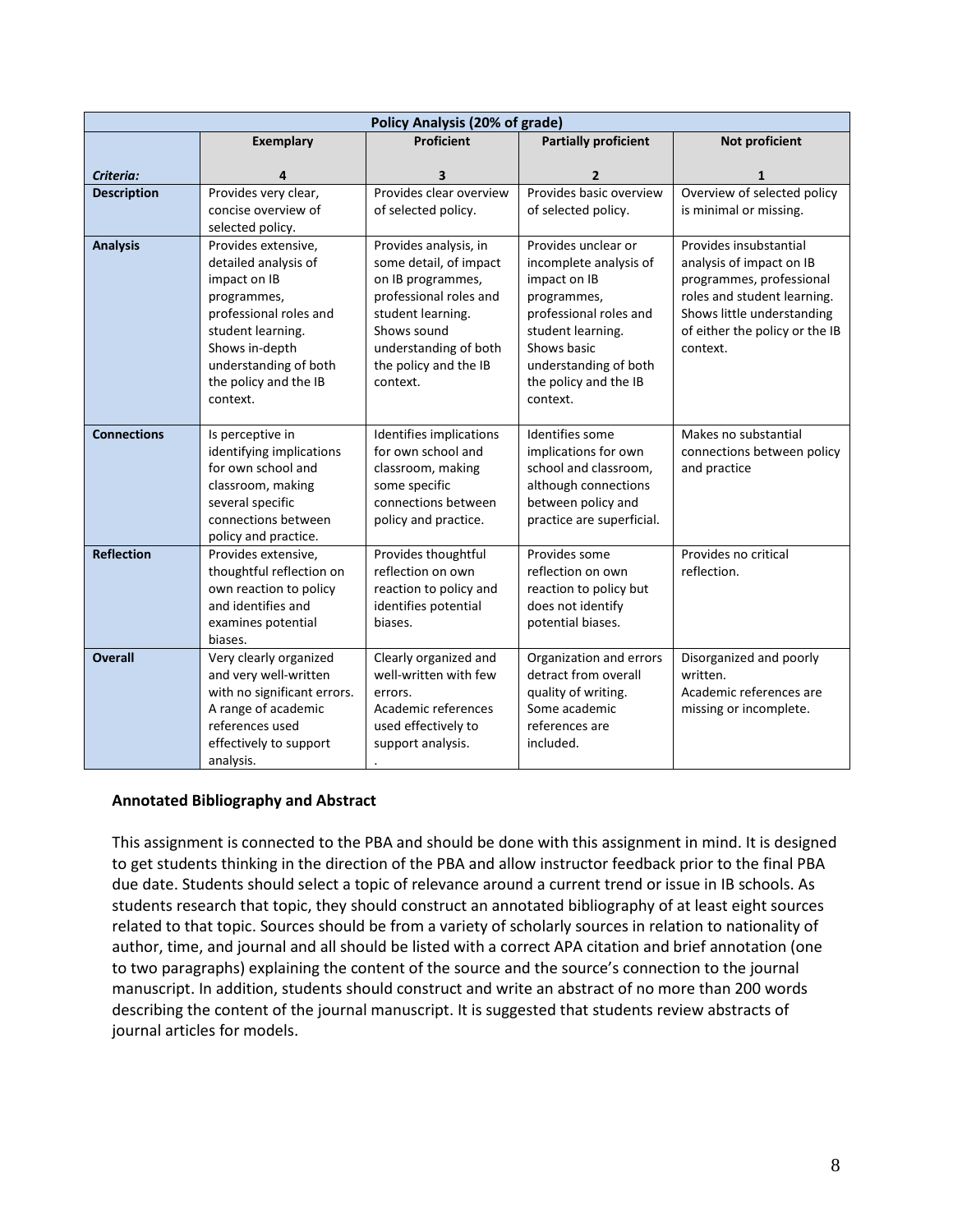|                       |                             | Annotated Bibliography and Abstract (15% of grade) |                             |                             |
|-----------------------|-----------------------------|----------------------------------------------------|-----------------------------|-----------------------------|
|                       | <b>Exemplary</b>            | Proficient                                         | <b>Partially proficient</b> | Not proficient              |
| Criteria:             | 3                           | $\mathbf{2}$                                       | $\mathbf{1}$                | 0                           |
| <b>Research</b>       | Clear idea of the research  | Clear idea of the                                  | Research question may       | Research question is hard   |
| <b>Question &amp;</b> | question. Abstract          | research question.                                 | be less defined.            | to ascertain. Abstract is   |
| <b>Abstract</b>       | provides detailed           | Abstract is clear and                              | Abstract leaves             | very unclear.               |
|                       | information and is well-    | provides a good map of                             | questions that need to      |                             |
|                       | written.                    | paper.                                             | be answered.                |                             |
| <b>Required</b>       | At least 8 sources are      | At least 8 sources are                             | At least 6 sources are      | < 6 sources are provided    |
| <b>Sources</b>        | provided and annotated.     | provided and                                       | provided and                | and annotated.              |
|                       |                             | annotated.                                         | annotated.                  |                             |
| <b>APA Format</b>     | Correct APA style is used.  | Minor mistakes using                               | Minor mistakes using        | Mistakes made               |
|                       |                             | APA style.                                         | APA style.                  | using APA style make it     |
|                       |                             |                                                    |                             | difficult to determine      |
|                       |                             |                                                    |                             | where the                   |
|                       |                             |                                                    |                             | source was found.           |
|                       |                             |                                                    |                             |                             |
| <b>Annotations</b>    | Annotations show that       | Annotations show that                              | Annotations may be          | Some annotations            |
|                       | the writer clearly          | the writer understood                              | less clear about the        | problematic either in       |
|                       | understood articles and     | articles and mostly                                | connections between         | connection between          |
|                       | connects them to their      | connects them to their                             | the research question       | research question or how    |
|                       | research question as well   | research question as                               | or how sources were         | they were evaluated as      |
|                       | as evaluated it as          | well as evaluated it as                            | evaluated for               | scholarship.                |
|                       | scholarship.                | scholarship.                                       | scholarship.                |                             |
| <b>Overall</b>        | Very clearly organized      | Clearly organized and                              | Organization and errors     | Disorganized and poorly     |
|                       | and very well-written       | well-written with few                              | detract from overall        | written.                    |
|                       | with no significant errors. | errors.                                            | quality of writing.         | Academic sources are        |
|                       | A range of academic         | Academic sources used                              | Sources may all be from     | incomplete, out of date, or |
|                       | sources used effectively.   | effectively.                                       | same place.                 | disconnected.               |
|                       |                             |                                                    |                             |                             |

#### **Journal Manuscript**

This project is to be designed in conjunction with the instructor and should be relevant to the educational role of the participant. The student will select a topic of relevance around a current trend or issue in IB schools, research that topic and craft a publishable quality paper. There are two goals for this exercise: 1) to encourage students to think about the course readings and to his/her own experiences in the program in greater depth and 2) to help develop how to express ideas and defend them with appropriate supporting material.

Your final submission will include a two page written reflection concerning the process of writing this manuscript as well as any changes you might have decided to make after submitting your annotated bibliography and abstract.

| Journal Manuscript (35% of grade) |                                                                                                                                             |                                                                                                                   |                                                                                                        |                                                                                                  |
|-----------------------------------|---------------------------------------------------------------------------------------------------------------------------------------------|-------------------------------------------------------------------------------------------------------------------|--------------------------------------------------------------------------------------------------------|--------------------------------------------------------------------------------------------------|
|                                   | Exemplary                                                                                                                                   | Proficient                                                                                                        | <b>Partially proficient</b>                                                                            | Not proficient                                                                                   |
| Criteria:                         |                                                                                                                                             |                                                                                                                   |                                                                                                        |                                                                                                  |
| Rationale                         | Rationale for the significance<br>or importance of the project<br>is clear and examples and/or<br>justification are articulated<br>clearly. | Rationale for the<br>significance or<br>importance of the<br>project is identified and<br>adequately articulated. | Rationale for the<br>significance or<br>importance of the<br>project is provided but<br>lacks clarity. | Rationale for the<br>significance or importance<br>of the project is missing or<br>very unclear. |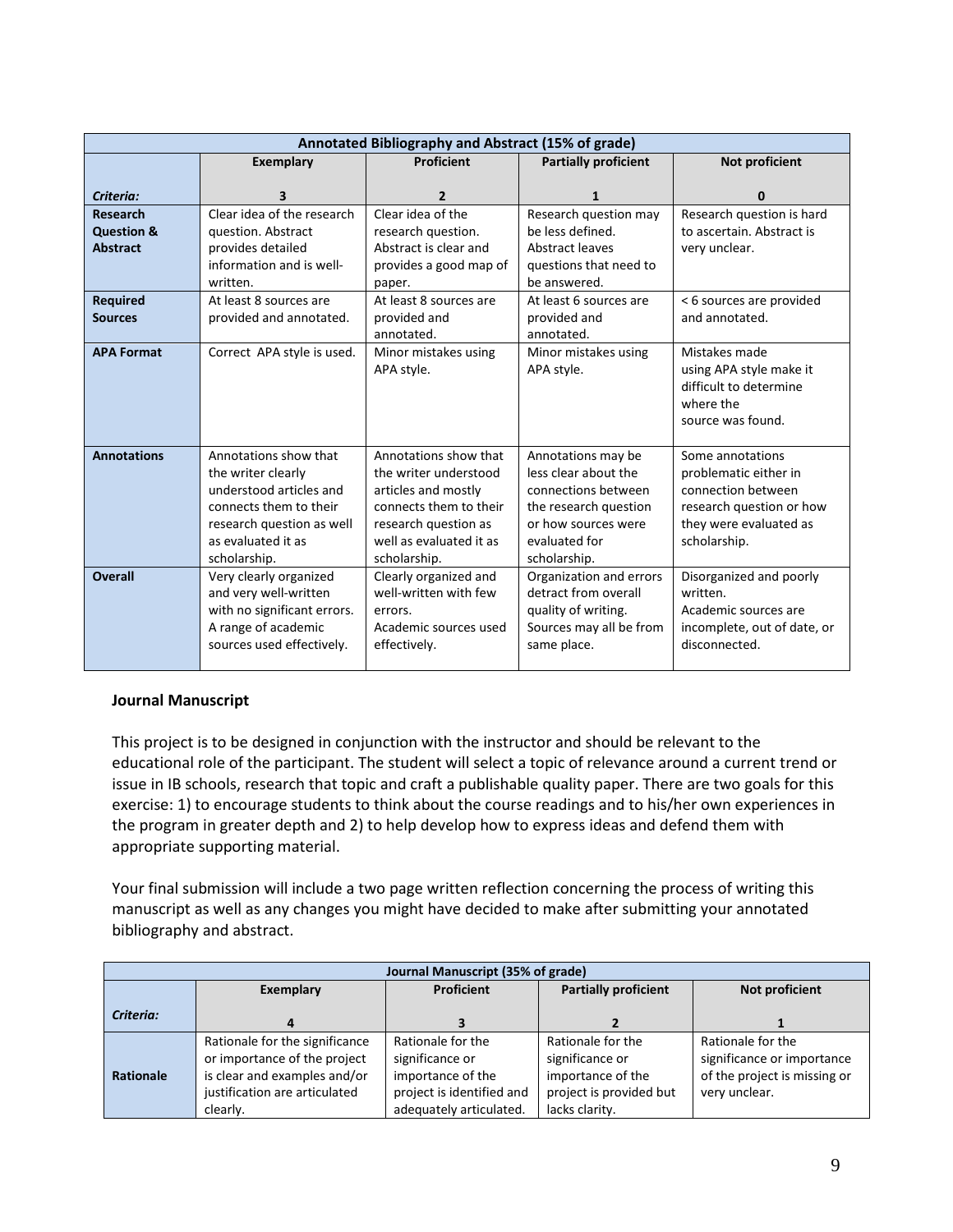| <b>Connections</b><br>to Current<br><b>Trend or</b><br><b>Issue in IB</b> | Provides extensive, detailed<br>analysis of impact on IB<br>programmes, professional<br>roles and/or student learning.<br>Shows in-depth<br>understanding of the IB<br>context.                                                  | Provides analysis, in<br>some detail, of impact<br>on IB programmes,<br>professional roles<br>and/or student<br>learning.<br>Shows sound<br>understanding of the IB<br>context.                                                                                                                         | Provides unclear or<br>incomplete analysis of<br>impact on IB<br>programmes,<br>professional roles<br>and/or student<br>learning.<br>Shows basic<br>understanding of the IB<br>context.                                                                                                                    | Provides insubstantial<br>analysis of impact on IB<br>programmes, professional<br>roles and/or student<br>learning.<br>Shows little understanding<br>of the IB context.                                                                                                                                                                                                     |
|---------------------------------------------------------------------------|----------------------------------------------------------------------------------------------------------------------------------------------------------------------------------------------------------------------------------|---------------------------------------------------------------------------------------------------------------------------------------------------------------------------------------------------------------------------------------------------------------------------------------------------------|------------------------------------------------------------------------------------------------------------------------------------------------------------------------------------------------------------------------------------------------------------------------------------------------------------|-----------------------------------------------------------------------------------------------------------------------------------------------------------------------------------------------------------------------------------------------------------------------------------------------------------------------------------------------------------------------------|
| <b>Connections</b><br>to Literature<br>and<br><b>Research</b>             | The project establishes clear<br>and accurate connections to<br>readings/research.                                                                                                                                               | The project generally<br>establishes connections<br>to the readings/<br>research.                                                                                                                                                                                                                       | The project establishes<br>some connections to<br>the readings/research.                                                                                                                                                                                                                                   | The project outlines the<br>project but does not<br>provide clear connections<br>to readings/research.                                                                                                                                                                                                                                                                      |
| Language<br>/Writing                                                      | Author makes no, or very few,<br>errors in grammar, spelling or<br>mechanics. Uses language<br>masterfully to express ideas.<br>Writing is clearly at the<br>graduate level and shows<br>careful editing                         | Author makes minimal<br>to few errors in<br>grammar, mechanics or<br>spelling. Uses language<br>with elaboration to<br>express ideas. Writing<br>is generally at the<br>graduate level, but may<br>benefit from more<br>careful editing.                                                                | Author makes some<br>errors in grammar,<br>mechanics or spelling<br>that distracts the<br>reader from the<br>content. Uses language<br>that is appropriate but<br>may not be fluent or<br>engaging. Writing<br>approaches that of<br>graduate level quality,<br>but may need<br>additional<br>development. | Author makes more than 5<br>errors in grammar,<br>mechanics or spelling that<br>distract the reader from the<br>content, or there are error<br>patterns evident. Writing is<br>not at the level of graduate<br>work.                                                                                                                                                        |
| <b>Critical</b><br><b>Reflection</b>                                      | The author includes a rich<br>reflection that draws clear<br>conclusions, and explains a<br>personal understanding of<br>growth in the topic and its<br>connections and applications<br>to the author's professional<br>context. | The author has<br>included a reflection at<br>the conclusion that<br>generally is reflective in<br>nature, however, more<br>elaboration or personal<br>understanding and<br>growth in the topic and<br>its connection to the<br>author's professional<br>context would<br>strengthen the<br>reflection. | The author appears to<br>be making meaning of<br>the project, but the<br>reflection may need<br>further elaboration to<br>articulate the author's<br>personal understanding<br>and growth in the topic<br>and/or its connection<br>to the author's<br>professional context.                                | The author has reported<br>information without<br>elaboration or has drawn<br>conclusions without<br>justification. There is a<br>brief reflection only, or the<br>reflection does not<br>articulate the author's<br>personal understanding and<br>growth in the topic as a<br>result of this study, or<br>present a connection to the<br>author's professional<br>context. |
| <b>Overall</b>                                                            | Very clearly organized and<br>very well-written with no<br>significant errors.<br>A range of academic<br>references used effectively to<br>support analysis.                                                                     | Clearly organized and<br>well-written with few<br>errors.<br>Academic references<br>used effectively to<br>support analysis.                                                                                                                                                                            | Organization and errors<br>detract from overall<br>quality of writing.<br>Some academic<br>references are<br>included.                                                                                                                                                                                     | Disorganized and poorly<br>written.<br>Academic references are<br>missing or incomplete.                                                                                                                                                                                                                                                                                    |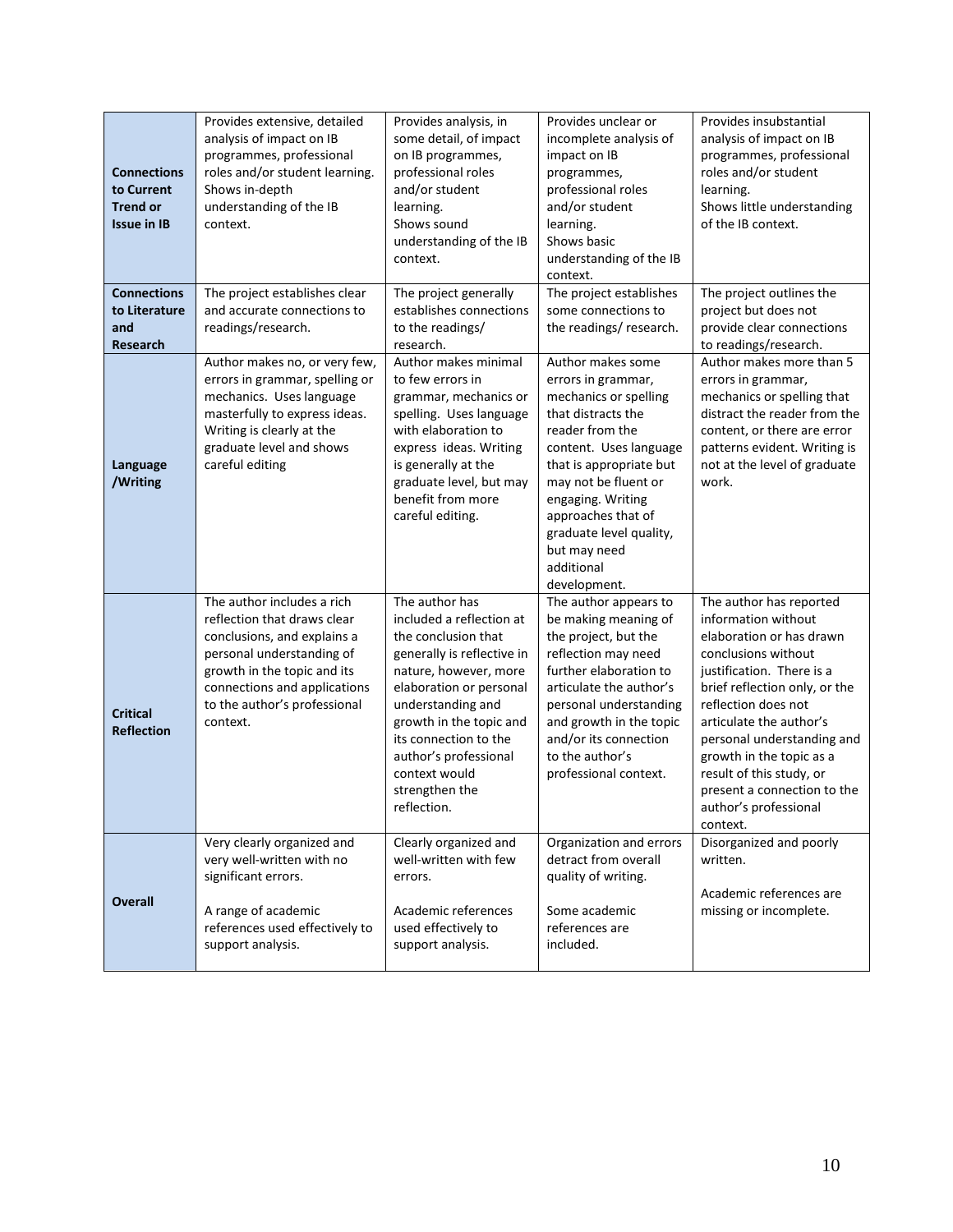## **Class Schedule Summer 2014**

# **Assignments due during the face-to-face classes are due by 8:00 p.m. EDT. The Annotated Bibliography/Abstract and the PBA is due by Midnight EST on September 15,2014/November 15, 2014.**

| <b>Date</b>       | <b>Assignments</b>                         | <b>Readings</b>                                |
|-------------------|--------------------------------------------|------------------------------------------------|
| <b>Session 1:</b> | <b>Welcome to EDUC 627</b>                 | Read the syllabus fully.                       |
| June 23, 2014     | Read the syllabus fully making sure you    |                                                |
|                   | understand the requirements,               | Skim required text.                            |
|                   | assignments, deadlines and grading         |                                                |
|                   | policies.                                  | Read and respond to classmates' postings.      |
|                   | Skim required text to familiarize yourself | For class on June 23rd:                        |
|                   | with the overall structure and content.    |                                                |
|                   |                                            | Read the Sage Handbook of Research in          |
|                   | Introduction to contemporary issues        | <b>International Education (Sage Handbook)</b> |
|                   | and trends in IB                           | Chapter 5.                                     |
|                   | Write a short report introducing yourself  |                                                |
|                   | and your school context, including some    | Browse the PYP Section of the IB website.      |
|                   | educational issues / trends that have      |                                                |
|                   | affected you (positively and/or            | Read The PYP as a Model of                     |
|                   | negatively). Submit your report (about     | Transdisciplinary Learning (on Bb).            |
|                   | 500 words) on the Discussion Board.        |                                                |
|                   | <b>Focus on the PYP</b>                    |                                                |
|                   |                                            |                                                |
| <b>Session 2:</b> | Focus on the MYP and the DP                | Browse the MYP and DP sections of the IBO      |
| June 24, 2014     |                                            | website.                                       |
|                   | Bring to class a list of the strengths and |                                                |
|                   | weaknesses of the MYP and the DP (4        | Read Fostering InterdisciplinaryTeaching       |
|                   | each)                                      | and Learning in the MYP (pre-publication)      |
|                   |                                            | $($ on Bb $).$                                 |
|                   |                                            | Read the June 2013 MYP Statistical Bulletin    |
|                   |                                            | $($ on Bb $).$                                 |
|                   |                                            |                                                |
|                   |                                            | Read the May 2013 DP Statistical Bulletin      |
|                   |                                            | (on Bb).                                       |
| <b>Session 3:</b> | International-mindedness, Culture, and     | Read Sage Handbook Ch 7 and 11                 |
| June 25, 2014     | <b>Identity in International Schools</b>   |                                                |
|                   |                                            | Read 21 <sup>st</sup> Century International    |
|                   |                                            | Mindedness: An Exploratory Study of Its        |
|                   |                                            | Conceptualisation and Assessment (on Bb)       |
|                   |                                            | Read Taking the MYP Forward Chapter 13         |
|                   |                                            |                                                |
|                   |                                            | $($ on Bb $)$                                  |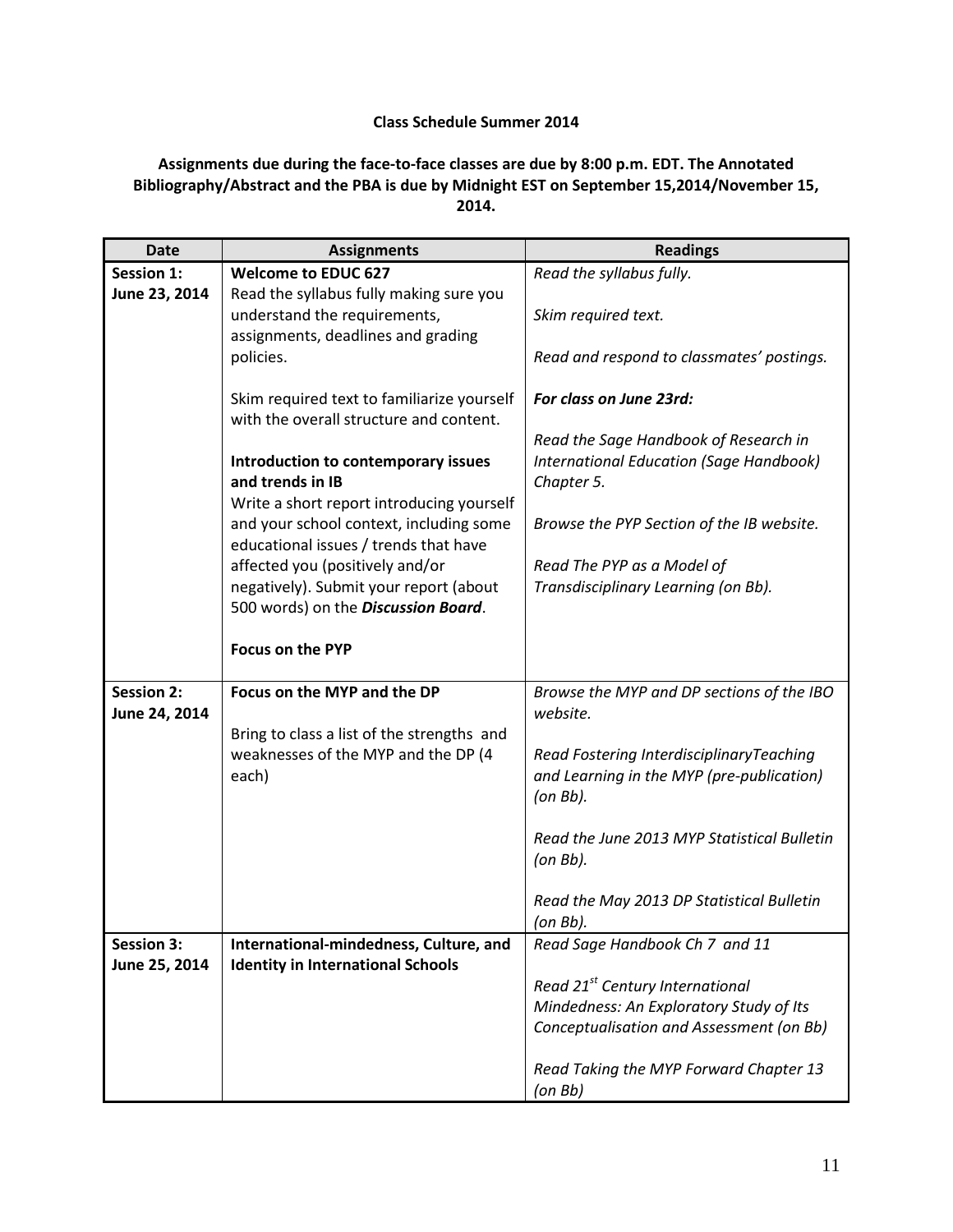| <b>Session 4:</b><br>June 26, 2014 | <b>IB Programmes in Public Schools</b><br>Students will meet individually with<br>instructor to discuss possibilities for PBA | Read Reflections on the International<br>Baccalaureate Program: Graduates'<br>Perspectives (on Bb)                                                  |
|------------------------------------|-------------------------------------------------------------------------------------------------------------------------------|-----------------------------------------------------------------------------------------------------------------------------------------------------|
|                                    | assignment during seminar series work<br>time today.                                                                          | Read From International Schools to Inner-<br>City Schools: The First Principles of the<br>International Baccalaureate Diploma<br>Program (on Bb)    |
|                                    |                                                                                                                               | Read Expanding Opportunities for High<br>Academic Achievement: An International<br>Baccalaureate Diploma Program in an<br>Urban High School (on Bb) |
| <b>Session 5:</b>                  | <b>Leadership in International Schools</b>                                                                                    | Read Sage Handbook Chs 20 & 28                                                                                                                      |
| June 27, 2014                      |                                                                                                                               |                                                                                                                                                     |
|                                    |                                                                                                                               | Read Leadership Challenges in International                                                                                                         |
|                                    |                                                                                                                               | Schools in the Asia Pacific Region: Evidence<br>from Programme Implementation of the                                                                |
|                                    |                                                                                                                               | International Baccalaureate (on Bb)                                                                                                                 |
|                                    |                                                                                                                               |                                                                                                                                                     |
| Session 6:<br>June 30, 2014        | <b>IB Programmes in National Contexts</b><br><b>Language Policy</b>                                                           | Read Sage Handbook Ch 30                                                                                                                            |
|                                    |                                                                                                                               | Read Taking the IB DP Forward Ch 6 (on Bb)                                                                                                          |
|                                    | <b>Seminar Series Plans Will Be Presented</b>                                                                                 |                                                                                                                                                     |
|                                    | at the Beginning of Class                                                                                                     | Read International Baccalaureate<br>Programme in Perm Region (Russia) as a                                                                          |
|                                    |                                                                                                                               | Government Initiative: First Results (on Bb)                                                                                                        |
|                                    |                                                                                                                               |                                                                                                                                                     |
|                                    |                                                                                                                               | Read The Denationalization of Education<br>and the Expansion of the International<br>Baccalaureate (on Bb)                                          |
|                                    |                                                                                                                               |                                                                                                                                                     |